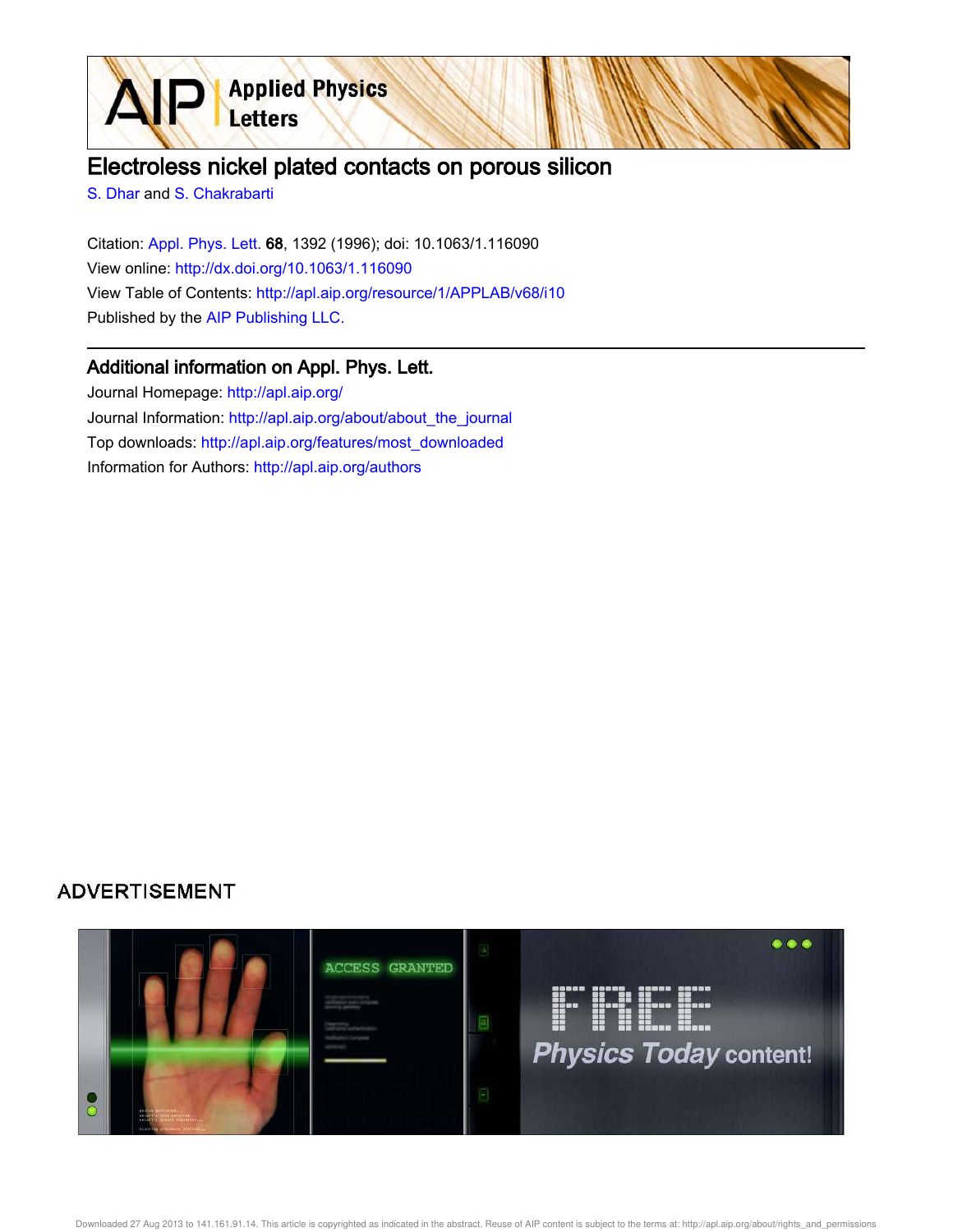## **Electroless nickel plated contacts on porous silicon**

S. Dhar and S. Chakrabarti

*Department of Electronic Science, Calcutta University 92, A.P.C. Road, Calcutta 700 009, India*

(Received 21 August 1995; accepted for publication 3 January 1996)

We have presented the electroless nickel plating technique as a preferred method for making ohmic or rectifying contacts on porous silicon. Nickel, plated by this technique, penetrates the pores and forms contact on an effective area, about 4.5 times the actual area of the sample. High-temperature annealing of the plated metal produced excellent ohmic contacts with porous silicon formed on *n*-type silicon. The properties of this contact are shown to be much superior to that of conventional evaporated and alloyed ohmic contacts made on *p*-type porous silicon of identical characteristics. Contacts made under similar conditions by electroless nickel plating on *p*-type porous silicon, on the other hand, showed good rectifying diode characteristics. The observed electrical properties of electroless nickel contacts are believed to be due to the presence of minute amounts of phosphorous with the plated metal.  $\odot$  1996 American Institute of Physics. [S0003-6951(96)04110-6]

Porous silicon (PSi) has emerged as a potential material for making Si optoelectronic devices and integrated circuits. Until now, a variety of photodetectors $1-3$  and light emitting  $diodes<sup>4-9</sup>$  have been realized using PSi. However the performance of these devices still lack commercial acceptance. The usual problems associated with PSi are the instability of material properties, large resistivity, and difficulty in doing certain process steps such as photolithography. $3$  High contact resistances associated with the usual vaccum-deposited metal films may be another source for degrading device performance. Such films tend to make only superficial contacts with the top surface of the porous structure and thereby increase the contact resistance. The true surface area of PSi is known to be very large<sup>10</sup> due to the presence of micropores and, for getting low resistance contacts, it is necessary that these pores be filled by the contact metal.

Electroplating of PSi was previously shown<sup>11</sup> to be a useful alternative for making low resistance contacts to Si. In this case, metal ions penetrated the pores and formed contact on a much larger area. We have used electroless Ni plating<sup>12</sup> as a better choice for this purpose, where no contact lead fabrication is required as in the case of electroplating. Besides, the electroless plating technique offers all the major advantages of electroplating, like selectivity of the surface to be plated and control over plating thickness. Further, we have used the room-temperature electroless Ni plating bath developed by Feldestein, $13$  where, by proper choice of the bath ohmic contacts to both *p*- and *n*-type Si can be formed.

PSi was formed by us in an anodic etching bath of 1:2 mixture of HF and ethanol, under a current density of 20–25 mA/cm<sup>2</sup>. Both *n*- and *p*-type Si wafers, having resistivities in the range,  $1-2 \Omega$  cm and chemically polished on one face, were used. The polished surface was used for PSi formation whereas the other face of the sample was coated with evaporated aluminum films to allow passage of anodizing current.

Electroless plating was done at room temperatures for a duration up to 10 min. Sodium hypophosphite was used as the reducing agent which introduced about 4% phosphorous as impurity with the plated metal. In all cases, along with the porous sample, a polished Si wafer of identical characteristics was placed in the plating bath. This second wafer served as the control sample to monitor the plating rate. Apparently, plating occurred at a much higher rate on the porous surface compared to that on the control sample. This was indicated by the very rapid evolution of hydrogen gas bubbles from the PSi surface. The rate of plating was calculated from the weight gain of the control sample, as the film thickness increased. This parameter was then used to estimate the effective PSi surface area, over which Ni plating took place, as a function of plating time. These data are shown in Fig. 1. As one can see from this figure, the effective plating area is about 4.5 times the actual area of the sample, during the initial phase of plating. As plating proceeded, the effective area reduced and approached the actual area of the sample after long durations of plating. This result can be explained by saying that the plating solution is infiltrating the pores to cause plating on an enhanced surface area. The effect reduced with time as the Ni film grew thicker and the pores got filled up, causing a gradual decrease of the effective area available for plating. It may, however, be noted that only a tiny fraction of the total PSi area, which for our anodizing parameters may be as large as 5000 times the sample area, is being approached by the solution. We believe that the evolution of tiny hydrogen bubbles, as a result of plating reaction, is actually blocking the penetration of the solution deep into



FIG. 1. Effective area of Ni plating on PSi, shown as a function of the plating time.